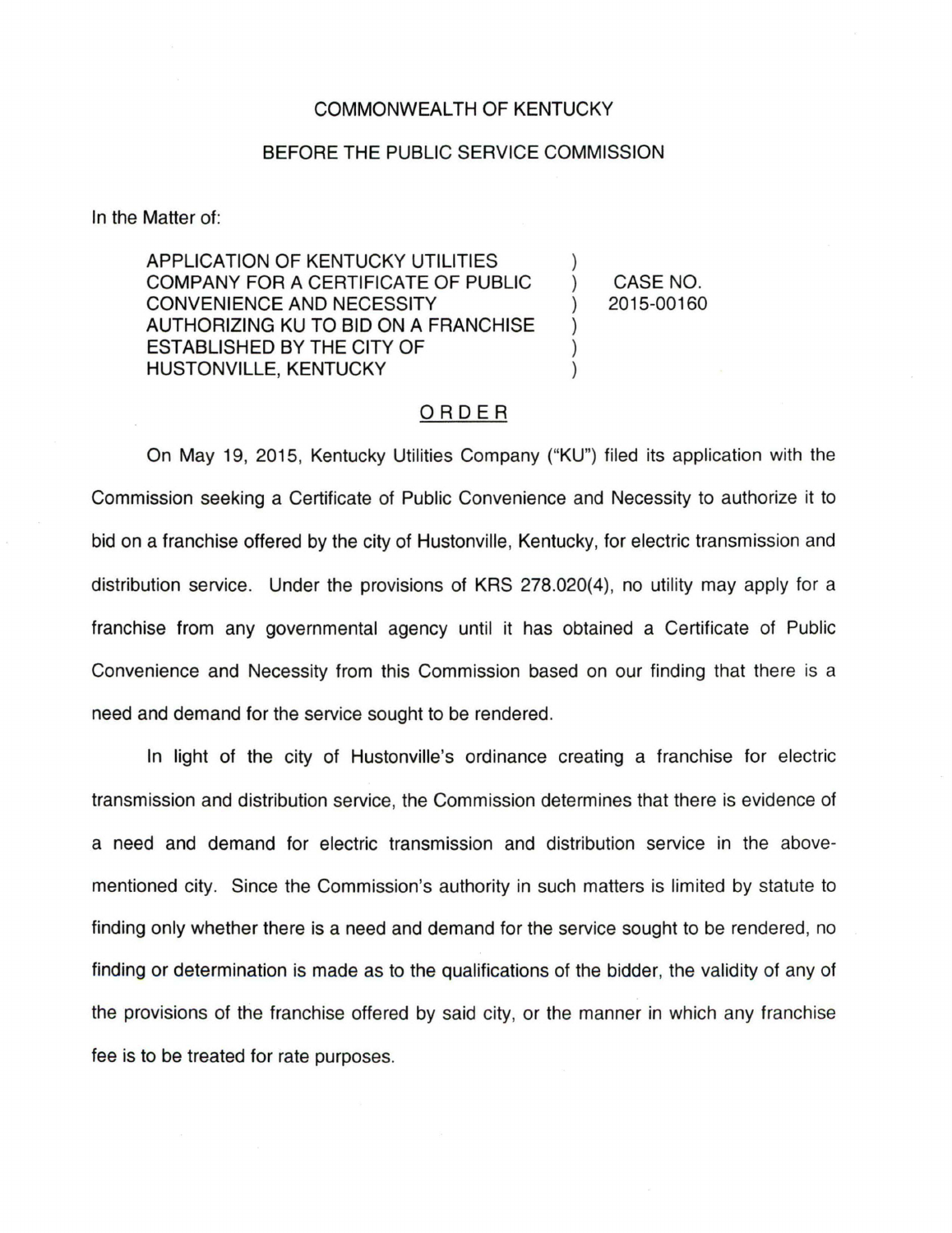IT IS THEREFORE ORDERED that:

1. KU is granted a Certificate of Public Convenience and Necessity that authorizes it to bid on a franchise offered by the city of Hustonville, Kentucky, for electric transmission and distribution service.

2. If KU is not the successful bidder, KU shall, within ten days of the award of the franchise at issue, file with the Commission a written notice stating that KU was not the successful bidder.

3. If KU is the successful bidder, KU shall, within ten days of the award of the franchise at issue, file with the Commission a copy of the executed franchise agreement and a statement disclosing the amount of the initial franchise fee.

4. If KU is the successful bidder, KU shall, within ten days of an increase or decrease in the amount of the initial franchise fee set forth in the franchise agreement, file with the Commission documentation setting forth the revised fee.

5. Any documents filed pursuant to ordering paragraphs 2, 3, or 4 of this Order shall reference the number of this case and shall be electronically submitted via the Commission's electronic Tariff Filing System.

6. This Order shall not be construed as granting a Certificate of Public Convenience and Necessity to construct utility facilities in said city.

**ATTEST** Executive Director

By the Commission

ENTERED **MAY 2 2 2015**  KENTUCKY PUBLIC VICE COMMISSION

Case No. 2015-00160